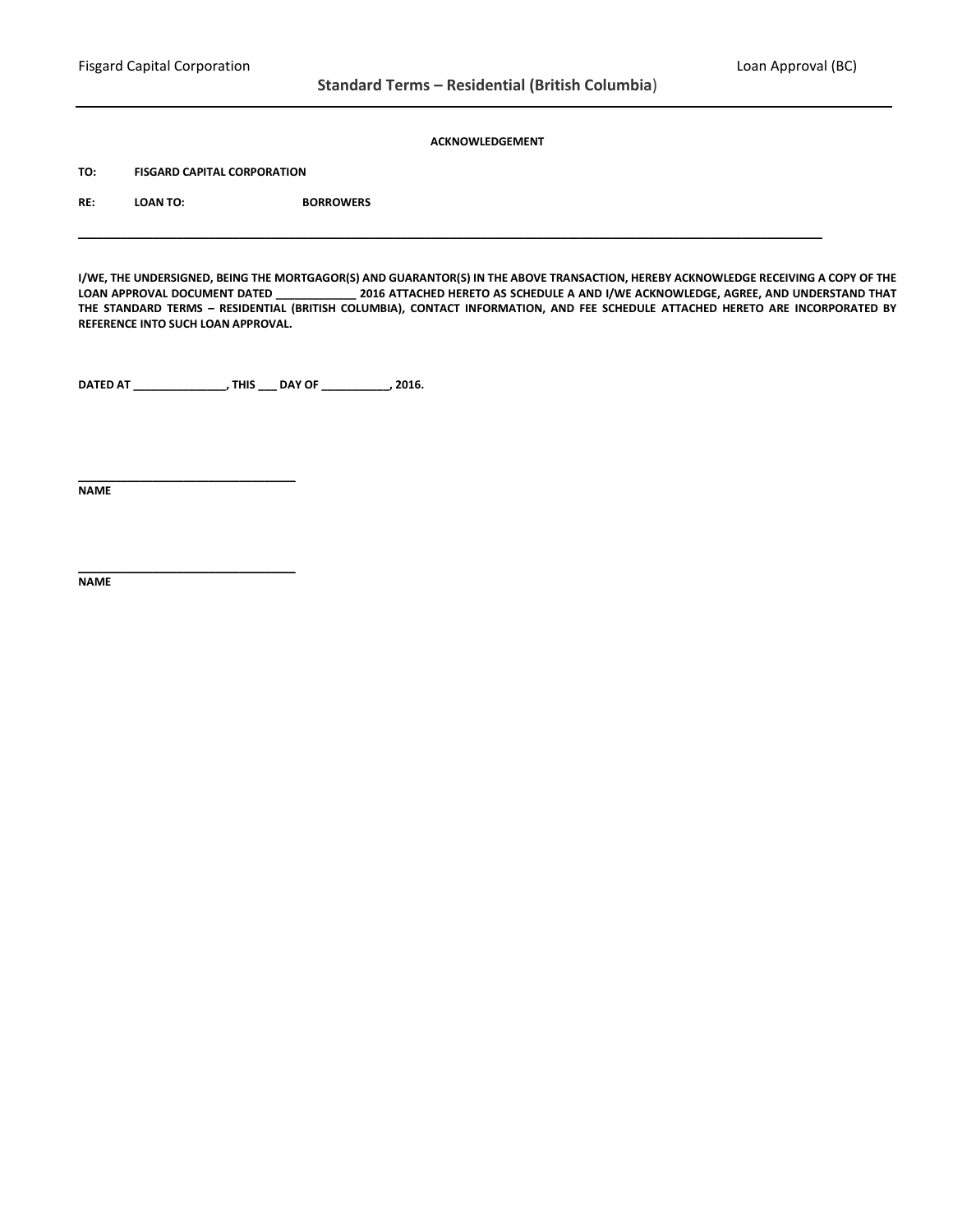**DEFINITIONS:** Each of the capitalized terms used shall have the meanings set out in the Loan Approval, the Fee Schedule and these Standard Terms:

- (a) "**Account**" means a deposit account held in the name of the Borrower at a bank, credit union, or trust company in British Columbia.
- (b) "**Fisgard**" means Fisgard Capital Corporation or its manager, Fisgard Asset Management Corporation or any other affiliated entity, as the context so requires.
- (c) "**IAD Date**" means the interest adjustment date.
- (d) "**IAD Payment**" means interest calculated against the Loan between the Funding Date and the IAD Date.
- (e) "**Lands**" means all real property described in the Loan Approval;
- (f) "**Legal Fees**" means all legal fees and disbursements incurred in the preparation, execution, registration, perfection, and enforcement of the Security.
- (g) "**Loan**" means the funds advanced to the Borrower in accordance with the Commitment Letter.
- (h) "**Commitment Letter**" means the Loan Approval containing the terms and conditions of the Loan, together with the Standard Terms – Residential (BC) and the Fee Schedule, as each of the same may be amended, renewed, or extended from time to time in writing.
- (i) "**Term**" means the number of years or months from the Funding Date to the Maturity Date, as the same may be amended, renewed or extended from time to time.

**COMMITMENT LETTER:** The parties agree that the terms and conditions of the Commitment Letter shall survive the advance of the Loan and continue to be in full force and effect after the Funding Date. In the event there is a conflict between the terms of the Commitment Letter and the Security, then the Lender, at its discretion, shall determine which document shall prevail.

**CREDIT REPORTS:** The Borrower(s) and Guarantor(s) agree to allow Fisgard to obtain a credit report from Equifax Canada prior to the Funding Date and at any time during the Term.

**MORE THAN ONE BORROWER:** If there is more than one Borrower, the Loan shall be a joint and several obligation, notwithstanding that the Account may be in the name of only one Borrower, and Fisgard may (in its sole and unfettered discretion) accept instructions from any one Borrower, acting alone.

**FUNDING:** In the event that the full principal sum shall for any reason not be advanced before the Funding Date, then Fisgard may unilaterally amend the Funding Date, the IAD Date, the First Payment Date, and the Maturity Date, each by up to 30 days. If the Loan is not processed within 30 days of the Funding Date, then Fisgard may, in its sole and unfettered discretion, terminate the Commitment Letter.

**DIRECTION:** The Lender Fee, the Application Fee, Legal Fees, and all amounts payable on the IAD Date shall be deducted from the Loan on the Funding Date.

**INTEREST:** Interest shall begin to accrue from the Funding Date, and shall be charged on the unpaid portion of the Loan at the Interest Rate, calculated daily and compounded periodically, not in advance. Interest is payable monthly until the date on which the Loan is repaid in full. Any portion of the Loan or interest on the Loan which is not paid when due (whether at stated maturity, by acceleration or otherwise) will (a) bear interest (both before and after default and judgment) from the date on which such amount is due until such amount is paid in full at the Interest Rate and will (b) be payable on demand. The Borrower agrees that the interest rate contained in any mortgage security may be greater than the Interest Rate, and the Borrower consents to the registration of such increased interest rate in order to accommodate renewal

or extension of the Loan without requiring registration of a new mortgage. All computation of interest will be made on the basis of a 365-day year and the actual number of days (including the first day but excluding the last day) occurring in the period for which such interest is payable.

**REPAYMENT:** Unless an "interest only" payment option is specifically authorized herein, the Borrower will repay the Loan together with interest accrued thereon in consecutive monthly blended installments of principal and interest in the Payment Amount on the payment date set out herein commencing on the First Payment Date and continuing on the same day of each successive month with final payment on the Maturity Date. The balance of the Loan, if any, together with all other amounts owing by the Borrower to Fisgard, if any, will be due and payable on the Maturity Date, unless the Loan is renewed by Fisgard in writing. All payments will be made at Fisgard's head office at 3378 Douglas Street, Victoria, BC V8Z 3L3 or at any other place in Canada as Fisgard may direct in writing to the Borrower's address as stated on the Loan Approval. Payments received after 1:30 p.m. PST will be deemed to be received on the next business day.

**DIRECT DEBIT:** Borrower agrees to maintain the Account at all times throughout the Term, and to provide Fisgard with sufficient particulars and authority to debit all amounts due hereunder from the Account.

**ADDITIONAL FEES:** The Borrower will promptly pay to Fisgard all applicable fees set out in the Fee Schedule, failing which, they will be added to the Loan and will be subject to the interest provisions set out in the Commitment Letter.

**APPLICATION OF PAYMENTS:** Payments will be applied first to amounts due pursuant to the Fee Schedule, second to any other amounts payable pursuant to the Commitment Letter, then to interest, and finally to principal.

**PREPAYMENT:** Unless otherwise noted herein, the Borrower, when not in default hereunder, shall be entitled to repay the Loan in whole or in part upon receipt of a lump sum payment equal to three (3) months interest on the outstanding balance of the Loan on the date of payout, but no such repayment which is less than the full balance of principal, interest and other fees and charges owing shall be considered prepayment of the next or any other scheduled installment.

**SECURITY: The Security secures all renewals, extensions and increases of the Loan. The Security is collateral security for repayment of the Loan. In the event that the Loan is not repaid in full on the Maturity Date, Borrower acknowledges personal liability for any deficiency to the fullest extent permitted by BC law.**

**LEGAL:** All documents shall be prepared by the Lender's solicitor and paid for by the Borrower.

**OTHER FINANCING:** Other secured financing, whether subsequent or junior to the Loan or otherwise is not permitted without Fisgard's prior written consent, which consent may be arbitrarily withheld.

**TAXES/CONDOMINIUM FEES:** The Borrower shall pay all outstanding property taxes and condominium fees with respect to the Lands on the Funding Date throughout the Term.

**INSURANCE:** Borrower shall keep all improvements to the property and all personal property insured for physical damages and losses on an "All-Risks" basis, including equipment breakdown (or boiler & machinery) where applicable, for their full replacement value and cause all such insurance policies to name Fisgard as loss payee as its interests may appear. The policies shall also name Fisgard as mortgagee and include a standard mortgage clause in respect of lands over which Fisgard holds a mortgage. If the Lands are not improved (land-only) the Borrower must obtain \$2,000,000 in liability coverage.

For Lands that are strata titled (condominiums, townhomes, duplex properties) (other than bare land strata), the Borrower will ensure that Fisgard is provided with proof of adequate strata corporation insurance coverage showing full replacement value and all risks coverage for the strata corporation's property with minimum \$2 million liability coverage as mandated for strata corporations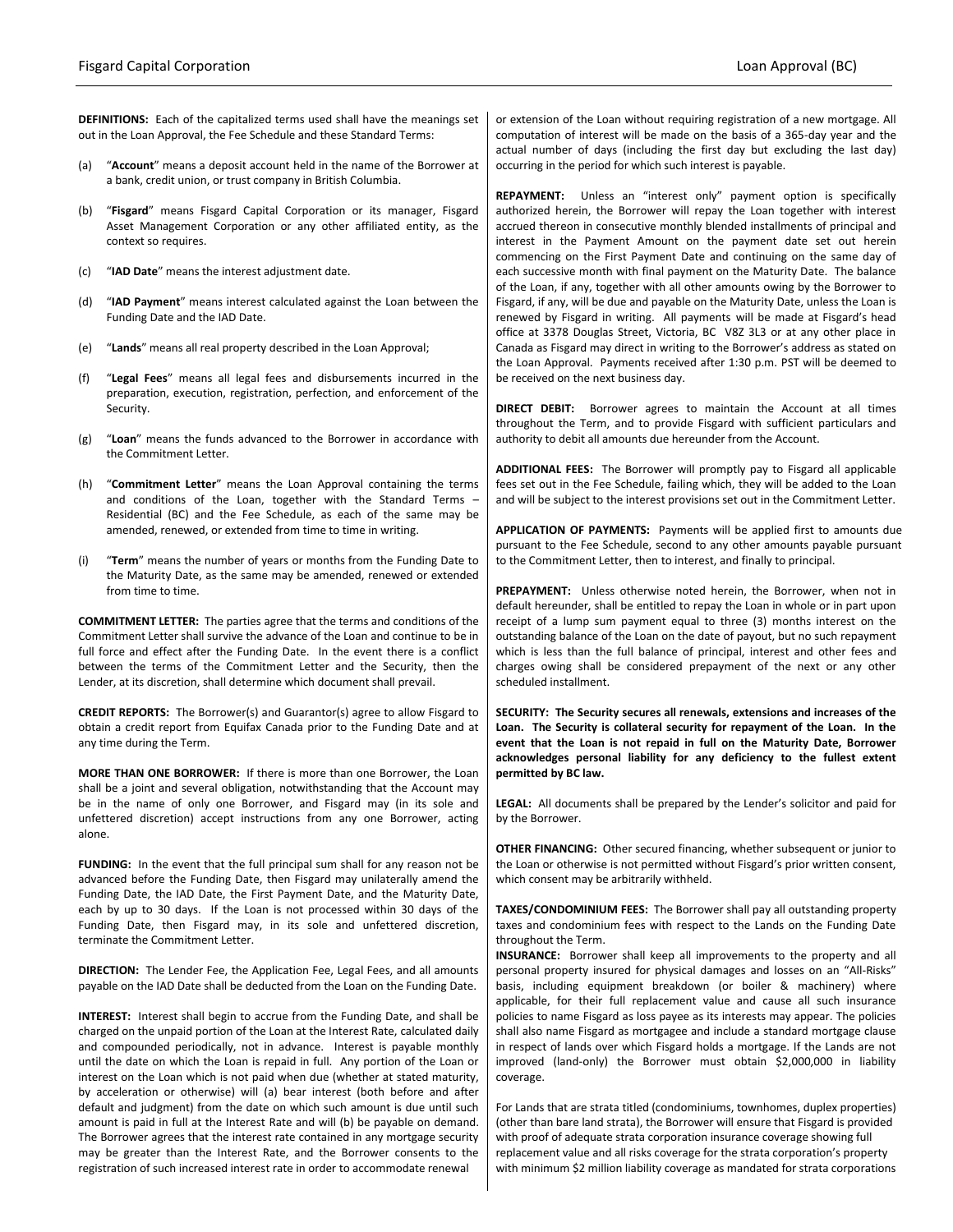improvements on the Lands.

by the Strata Property Act and Strata Property Regulations.

In addition, the Borrower will obtain and maintain strata owner insurance with coverage for all risks and liability as permitted by Section 161 of the Strata Property Act. If any replacements or alterations have been made to the original fixtures forming part of the improvements on the Lands, such insurance must provide coverage for loss or damage to the replacement or altered fixtures where such coverage is not covered by the strata corporation's policy. Fisgard, at its sole discretion, may require a Borrower to obtain coverage to address deficiencies in the coverage placed by the strata corporation including satisfactory coverage for deductibles applicable to the strata corporation's insurance coverage but at no time does Fisgard accept any responsibility to the Borrower or any third party in connection with the insurance on the Lands or in relation to any

The Borrower must ensure that at all times during the term of the Loan that

the policies maintain a loss payable in favour of Fisgard and contain the Insurance Bureau of Canada Standard Mortgage Clause.

For Lands that are bare land strata, Fisgard may require the Borrower to provide, in addition to insurance on any improvements on the Lands in accordance with the terms of this Commitment, adequate liability insurance on the common property and coverage for any and all improvements situate on the common property.

**LIFE INSURANCE: Fisgard Capital Corporation does not offer life insurance with respect to the Loan or the Collateral Mortgage. The Borrower is advised to obtain life insurance independently.**

**ASSUMPTION/PORTABILITY:** The Loan and the Security is not assumable or portable.

**CONDOMINIUM OR STRATA TITLE**: If the Lands are part of a condominium or strata title, additional documentation relating to the Condominium Corporation or the Lands may be required, and any such required information must be reviewed and approved by Fisgard as a Pre-Funding Condition. The Borrower will provide an irrevocable authorization in favour of Fisgard to exercise all rights and to vote at any meeting of the condominium or strata corporation.

**REPRESENTATIONS:** Borrower and Guarantor warrant that all representations made and all information submitted directly to Fisgard or via a broker in connection with the loan application is true and accurate.

**SOURCE OF THE LOAN:** The Borrower and Guarantor acknowledge that all or part of the funding of this Loan may be provided by Fisgard Capital Corporation, funds managed or administered by the Fisgard Asset Management Corporation or by its principals or employees.

**EVENTS OF DEFAULT:** An "Event of Default" within the meaning of the Commitment Letter will have occurred and be continuing if:

- (a) The Borrower fails to make timely payment of an installment of principal, interest or any other amount due and payable hereunder;
- (b) The Borrower breaches any term, condition or covenant contained in the Commitment Letter or the Security;
- (c) There is any material adverse change or misrepresentation of fact in the personal or financial information of the Borrower or Guarantor;
- (d) The Borrower makes a general assignment, proposal or compromise for the benefit of creditors; or any proceeding, filing or action is commenced by or against him, her or it to adjudicate the Borrower bankrupt or insolvent; or an order be given by any court or tribunal appointing a receiver, trustee, liquidator or sequestrator to the Borrower or his, her or its property.

**RIGHTS ON DEFAULT:** On the happening of an Event of Default, Fisgard may, at its option:

- (a) Require the unpaid balance of the Loan together with all interest accrued thereon and any other amounts then due and owing under the Commitment Letter to become immediately due and payable without notice or demand of any kind, such notice and demand being hereby expressly waived by the Borrower; and
- (b) Enforce the Security in any order that it chooses.

The Borrower agrees to pay all costs, including legal fees and disbursements on a solicitor and own client full indemnity basis incurred by Fisgard in protecting the Lands or enforcing the Commitment Letter or the Security. The rights in this section are in addition, without prejudice and supplemental, to any other rights which Fisgard may have at law or in equity.

**FURTHER ASSURANCES**: The Borrower and Guarantor will execute and deliver all such further documents, provide such further personal or financial information, and perform all such acts as may be reasonably necessary to give full effect to the intent and meaning of the Commitment Letter.

#### **MISCELLANEOUS:**

- (a) The Commitment Letter shall be governed and construed in accordance with the laws of the Province of BC and the parties agree to submit to the exclusive jurisdiction of the Courts of BC.
- (b) The Commitment Letter will enure to the benefit of and be binding upon the parties hereto and their respective successors and permitted assigns.
- (c) Time is of the essence in the performance of each obligation under the Commitment Letter.
- (d) If any provision or part of a provision of the Commitment Letter is determined to be unenforceable, the same is to be severed, and such determination will not affect or impair the validity of any other part of the Commitment Letter.
- (e) Any waiver by Fisgard of any default by the Borrower will not extend to or be taken in any manner whatsoever to affect any subsequent default by the Borrower or the rights resulting from it. Fisgard may waive any Pre-Funding Condition but waiver will not prejudice any subsequent enforcement of the condition.
- (f) The Borrower may not assign the Commitment Letter or the Security, any interest in or benefits under it. Fisgard may sell or assign all or part of the Loan or the Security to another party at any time without notice to the Borrower or Guarantor.
- (g) As used in the Commitment Letter, each gender will include all genders, and the singular will include the plural and the plural will include the singular as the context will require.
- (h) All amounts referenced herein are in lawful money of Canada.
- (i) The Commitment Letter may be signed and delivered by fax or by electronic mail in Portable Document Format (PDF) and in counterparts with the same effect as if all parties had executed the same document.
- (j) Any notice permitted or required hereunder shall be sent by regular mail to the Borrower's last known address, and shall be effectively given three business days after posting.

The Commitment Letter is the entire agreement between the parties and supersedes any prior agreement made between them. The Commitment Letter may only be amended in writing.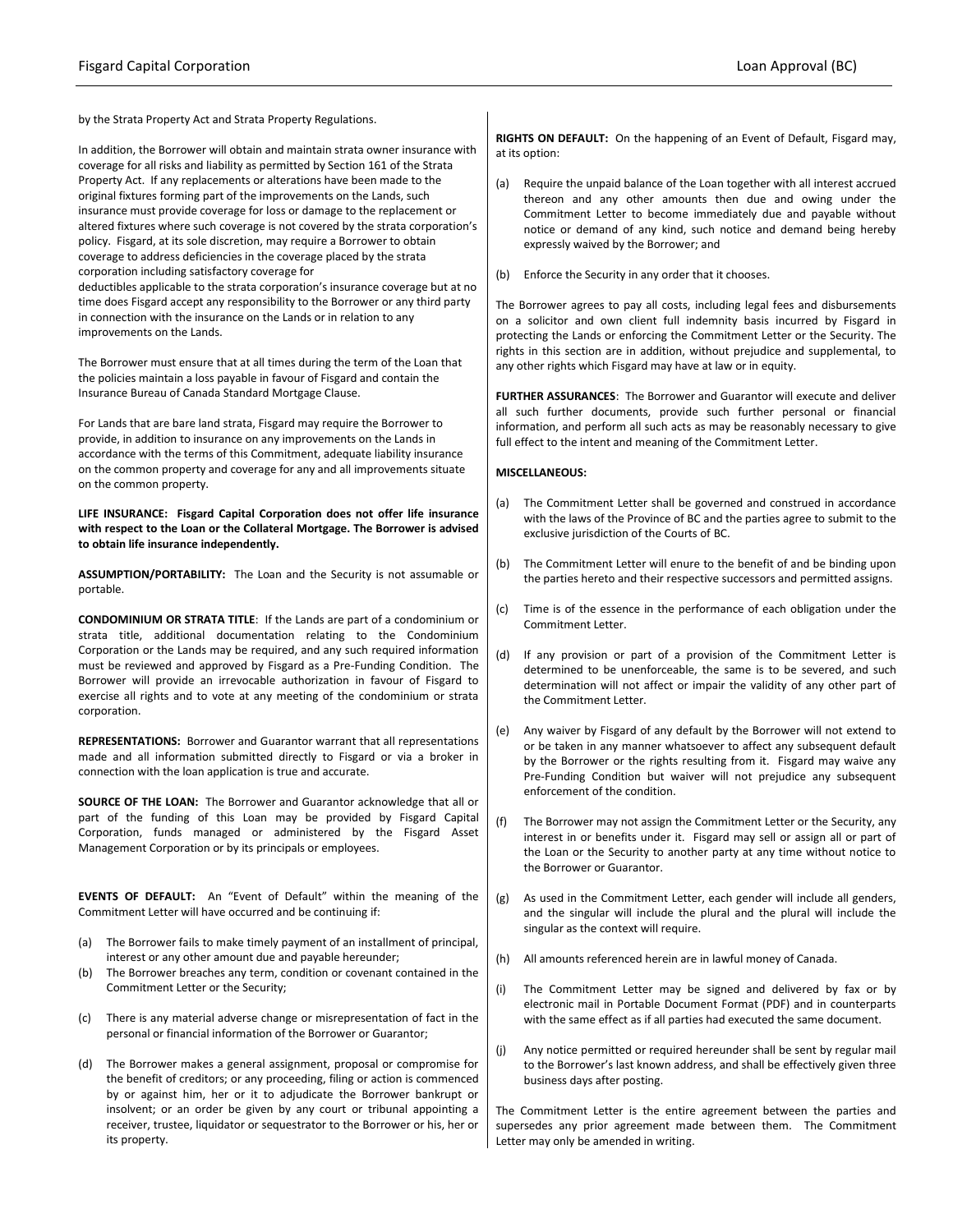PARTIAL DISCHARGES: The Lender may agree to discharge its security upon an individual property charged by the Lender's Security upon receipt of either:

- 1. 100% of the net sales proceeds (defined as sale price, less reasonable real estate commissions plus GST, legal costs associated directly with the sales conveyance, property tax adjustments and any other reasonable adjustments (water, strata fees, etc.) for the sale of similar property), and;
- 2. The Lender receives (notwithstanding the above) not less than 90% of the appraised value of the property. The appraised value will be based on the appraisal received by the Lender for the purposes of approving the Loan Application;
- 3. Pre-payment charges, if any, will apply to any partial payment on the loan due to sale of a property within the Security, transfer of property within the security resulting in a partial payment or any refinance of a property within the Security resulting in a pre-payment on the Loan (only applies if loan is closed).

**The Lender will be under no obligation to discharge its security if the request to discharge does not meet the above conditions.**

> \_\_\_\_\_\_\_\_\_\_\_\_\_\_\_ \_\_\_\_\_\_\_\_\_\_\_\_\_\_ Borrower Initials Borrower Initials

*RENEWAL: There is no automatic right to renew this Loan. Prior to the Maturity Date, Fisgard may send a Renewal Offer. If the balance of the Loan, interest and all other amounts due are not paid in full on the Maturity Date, and if Fisgard has sent a Renewal Offer, then the Loan shall be renewed based on the terms contained in the Renewal Offer, and the terms of this Loan Approval, as amended by the Renewal Offer, shall continue in full force and effect and will be binding upon the Borrower and the Guarantor without further notice to any of them. Upon renewal, the Interest Rate may increase.*

> \_\_\_\_\_\_\_\_\_\_\_\_\_\_\_ \_\_\_\_\_\_\_\_\_\_\_\_\_\_ Borrower Initials Borrower Initials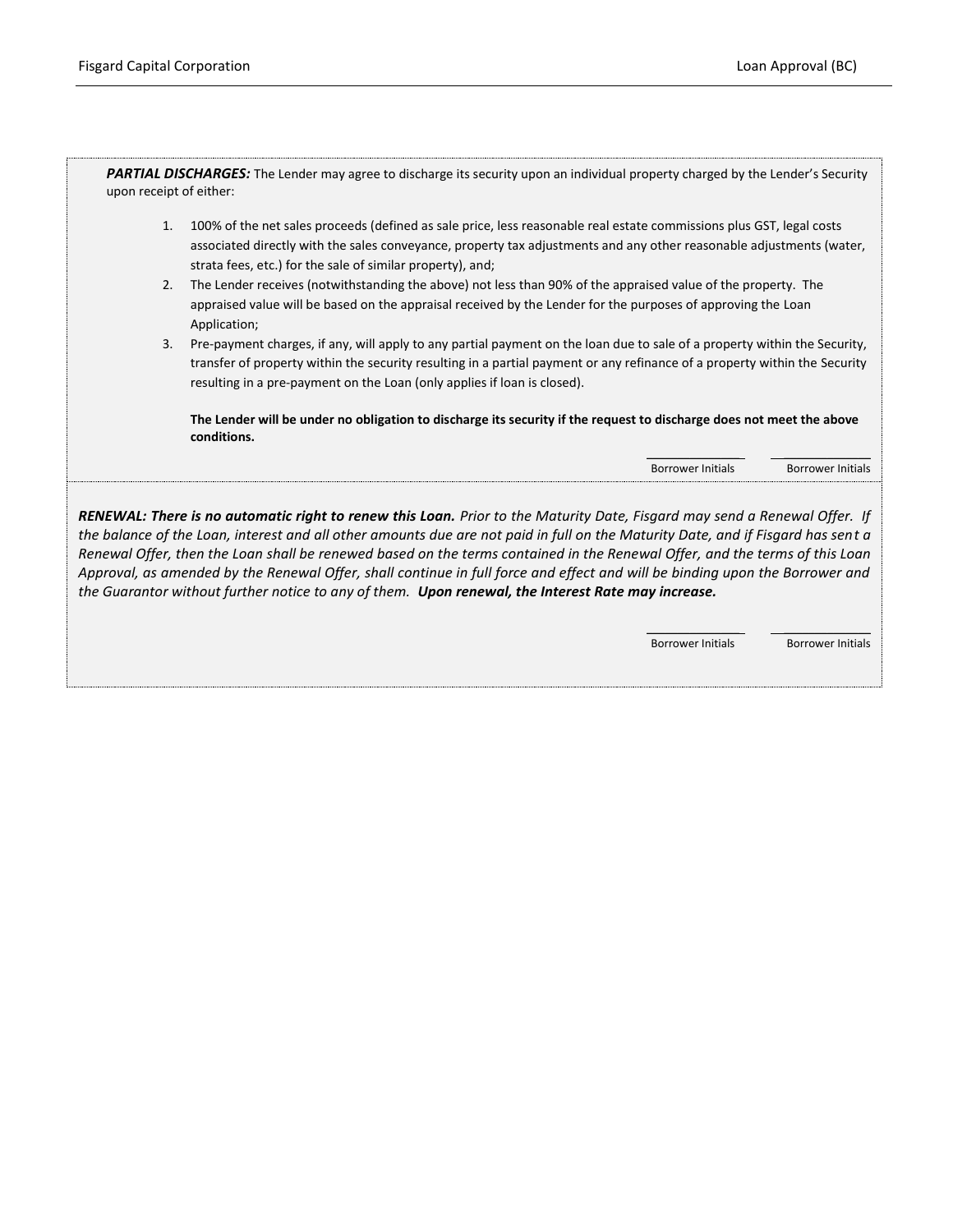# **File – FCC**

## **Loan Amount - \$ IDENTIFICATION VERIFICATION**

| <b>Full Name:</b>                                                                                                                                                                  |                                                                                                                            |                                                                                                                                                   |                  |             |  |
|------------------------------------------------------------------------------------------------------------------------------------------------------------------------------------|----------------------------------------------------------------------------------------------------------------------------|---------------------------------------------------------------------------------------------------------------------------------------------------|------------------|-------------|--|
| Date of Birth:                                                                                                                                                                     |                                                                                                                            | S.I.N.:                                                                                                                                           |                  |             |  |
| Occupation:                                                                                                                                                                        |                                                                                                                            |                                                                                                                                                   |                  |             |  |
| <b>Current Address:</b>                                                                                                                                                            | Street                                                                                                                     | City                                                                                                                                              | Province         | Postal Code |  |
| <b>Mailing Address:</b><br>(If different from above): Street                                                                                                                       |                                                                                                                            |                                                                                                                                                   |                  |             |  |
| Telephone / EMail                                                                                                                                                                  |                                                                                                                            | City<br>Home Work Cell                                                                                                                            | Province         | Postal Code |  |
| Identification #1: $\boxtimes$ Driver's Licence<br>If the above named individual does not have a driver's licence then:<br><b>British Columbia ID</b><br>Passport Citizenship Card |                                                                                                                            |                                                                                                                                                   |                  |             |  |
|                                                                                                                                                                                    | Government Issued Photo ID (please describe) ___________________________________<br>Number: <u>Number:</u> Expiry: Number: |                                                                                                                                                   |                  |             |  |
| Identification #2: $\Box$                                                                                                                                                          | Passport<br><b>Credit Card</b>                                                                                             | Citizenship Card Health Care Card<br><b>Birth Certificate</b><br>Government Issued Photo ID (please describe) ___________________________________ | Foreign Passport |             |  |
|                                                                                                                                                                                    |                                                                                                                            | Number: Number: Expiry: Number:                                                                                                                   |                  |             |  |
|                                                                                                                                                                                    |                                                                                                                            |                                                                                                                                                   |                  |             |  |

I am a **Barrister and Solicitor** and/or **Notary Public** in the Province of . I have, firstly, met with and personally ascertained the identity of the individual named above and, secondly, reviewed the original identification documents described above (**true copies of which are annexed hereto**.)

Print Name:

Date: when the contract of the contract of the contract of the contract of the contract of the contract of the contract of the contract of the contract of the contract of the contract of the contract of the contract of the